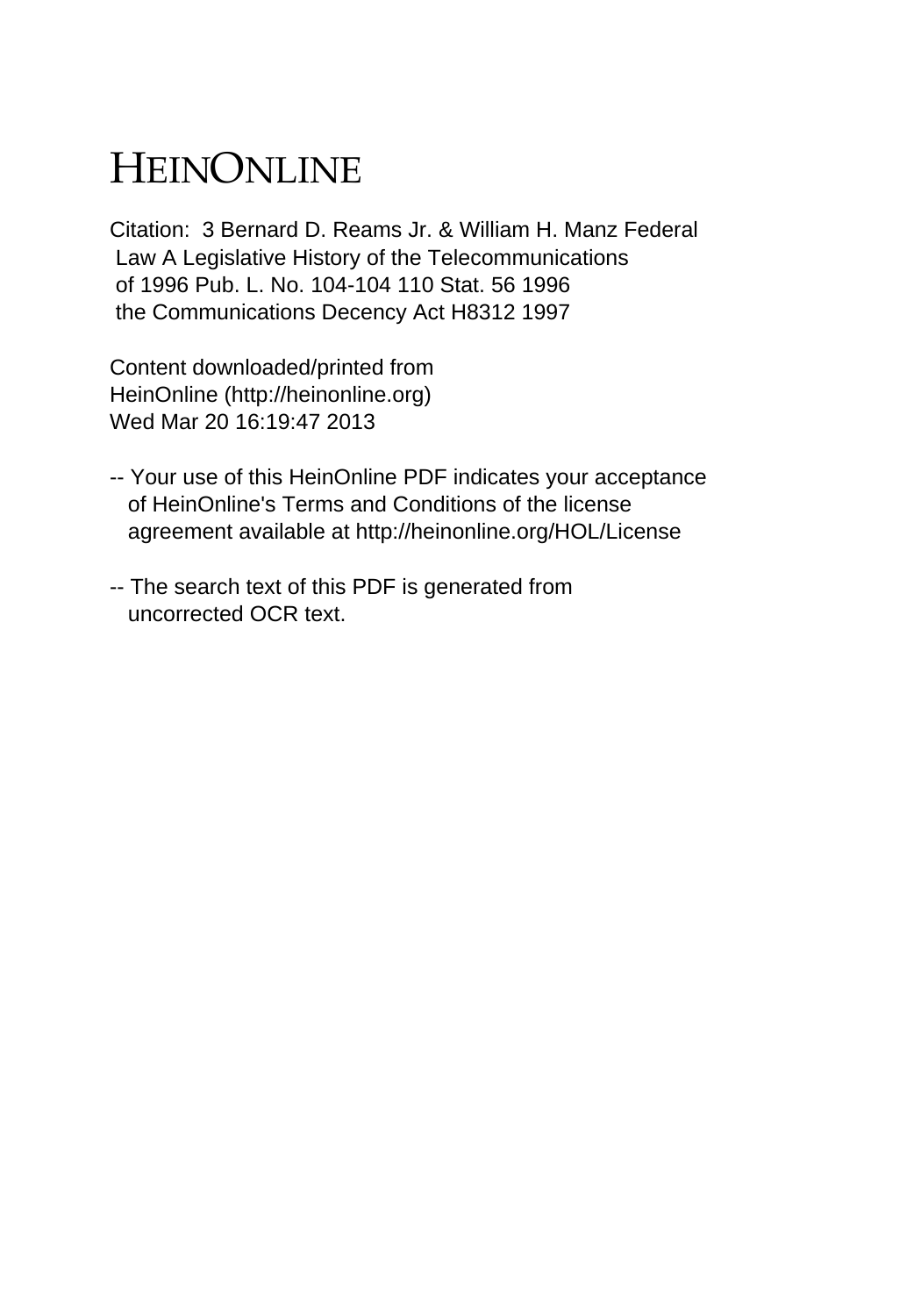the House for **1** minute and to revise and extend his remarks.)

Mr. BAESLER. Madam Speaker, recently, on Wednesday, July 19, a freshman Republican Member of Congress made the following quote in an interview regarding Koresh and the Waco hearings. "The only law they clearly established," talking about Koresh, "broke that I can see, so far, is he had sex with consenting minors." He said, "Do you send tanks and Government troops into large sections of Kentucky and Tennessee and other places where such things as this occur?'

This statement shows, I think, the extent to which some members of the majority party will go in order to justify the narrow world view about David Koresh. Instead of condemning him for what he was, this Member attacked the good people of Kentucky and Tennessee.

Something is clearly wrong with this picture, and this Member, as others, just does not get it. Defending religious freedom is not the same as defending religious fanaticism. Somebody ought to tell him the difference.

On behalf of the good people of Kentucky and Tennessee, I think this Member owes us an apology.

# **ABC GOT** IT WRONG ON REPETITIVE MOTION STATISTICS

(Mr. NORWOOD asked and was given permission to address the House for **1** minute and to revise and extend his remarks.)

Mr. NORWOOD. Madam Speaker, **I** have come to the floor to correct a few things ABC's report on ergonomics last night would have led the American people to believe.

Madam Speaker, **ABC** says that **<sup>60</sup>** percent of workplace illness occurs from repetitive motion. **Why** would they give out that number? **Why** would they not say that the Bureau of Labor Statistics says that only 7 percent of the workplace illnesses occur because of repetitive strain?

**Why** would **ABC** not have said, The National Safety Council does not agree with either one? They say that only 4 percent of the workplace illnesses come from repetitive strain. It is a perfect example of what is wrong in this town.

Where did **ABC** get 60 percent? They got it from Joe Dear. Why did Joe Dear say 60 percent? So he could do what they have been doing for 40 years: Run down to this Congress and say, "Look at all these problems. I need more money. I need more people. I need to grow my agency."

### MEDICARE PATIENTS NEED TRUE CHOICES

(Mr. BROWN of Ohio asked and was given permission to address the House for 1 minute and to revise and extend his remarks.)

Mr. BROWN of Ohio. Madam Speaker, the Congress is about to embark on are fair and wide open to competition.

 $\overline{1}$ 

major changes in Medicare. These reforms we will be considering will offer patients less choice, not more, unless we take action to ensure that their choices are protected.

Many of the so-called reform plans include efforts to increase the use of managed care for Medicare patients. **A** study released last week found that three-fourths of Americans age **50** and over said they would not join a Medicare managed care plan without the freedom to choose their doctor; **82** percent believe that the freedom to choose out-of-network physicians or specialists would be "very important" or "critically important" to their decisions about whether to join a Medicare managed care plan.

The message is simple. Choice is essential to older Americans. **A** point-ofservice option provides true choice **by** allowing Medicare patients to go outside of a network when they need services. This option should be built into every health plan involving Medicare patients.

Madam Speaker, **\$270** billion in cuts in Medicare to pay for tax breaks for the rich is wrong. It is equally wrong to force America's elderly into managed care and take away their choice **of** physician.

#### HOLD THE LINE. COMPETITION **JUST DOES NOT** RING TRUE

(Mr. WATTS of Oklahoma asked and was given permission to address the House for **1** minute and to revise ani extend his remarks.)

Mr. WATTS of Oklahoma. Madam Speaker, hold the line. Competition just does not ring true.

Madam Speaker, does competition mean a monolithic, one-sided monopoly? The manager's amendment to H.R. **1555,** the Communications Act of **1995,** will do just that. The bill that came out of committee passed with bipartisan support and had some level of approval from all industry representatives. What happened?

The provisions **-** in the manager's amendment are so vague, it will be difficult for State regulators, and everyone else, to determine what constitutes competition. As the U.S. Congress deregulates telecommunications, we must assure that some fair standard exists for gauging competition and create a blueprint for the future of a competitive communications industry.

As a former state utility commissioner, I have seen firsthand how true competition can benefit the consumer. This is why I have some reservations about the manager's amendment.

Madam Speaker, I urge a "no" vote on the manager's amendment. Let us go back to the original bill that the committee passed. We owe it to our constituents, the customers for all of these services, to make sure that rates

# **-IRS** RIPPING OFF THE AMERICAN PUBLIC

(Mr. TRAFICANT asked and was given permission to address the House for **1** minute and to revise and extend his remarks.)

Mr. TRAFICANT. Madam Speaker, thousands of Americans receive faulty notices from the IRS. The IRS says, "Your taxes are delinquent, pay them up." When the IRS was asked if the **1993** tax law allowed deferrals, they said, "The law is being reviewed." When IRS was asked how many taxpayers got notices they said, **"A** small number."

Now documents reveal that 43,000 Americans got faulty notices in the first month. The IRS said, "Small problem. These things happen."

Shame, Congress. Shame, for allowing the IRS to rip off and trample the rights of the American taxpayers.

**By** the way, the old saying, "Easy for you, difficult for me," does not apply to the IRS.

#### REPUBLICANS ARE **KEEPING** THEIR PROMISES

(Mr. WHITFIELD asked and was given permission to address the House for **1** minute and to revise and extend his remarks.)

Mr. WHITFIELD. Madam Speaker, yesterday we were treated to a tremendous display of partisan rhetoric on the floor of this House.

Madam Speaker, most of yesterday, liberals took to the floor and accused Republicans of being extremists, meanspirited, and shameful. The experiment in big government that was started in the 1960's has failed. It is over. We will not keep pouring hard-earned tax dollars of the American people down a huge sinkhole of debt just to support a bloated, ineffective government.

Madam Speaker, the American people want a balanced. budget, they want to eliminate duplicative and wasteful programs, and they want, in short, to transform government to be effective and provide the needs that the American people demand.

Madam Speaker, we are going to keep our promise on this side of the aisle to reduce the size and cost of government and to create effective programs that work.

# PHILADEPHIA'S EXAMPLE

(Mr. SANFORD asked and was given permission to address the House for 1 minute and to revise and extend his remarks.)

Mr. SANFORD. Madam Speaker, the Committee on Government Reform and Oversight held a field hearing in early July in Cleveland. Amongst those who gave testimony were the mayor of Philadelphia, Edward Rendell.

Madam Speaker, I was fascinated by his story because **32** years ago Philadelphia stood at the brink of financial disaster. They were a quarter of a billion dollars in debt. Their bonds had

HeinOnline -- 3 Bernard D. Reams, Jr. & William H. Manz, Federal Telecommunications Law: A Legislative History of the Telecommunications Act of 1996, Pub. L. No. 104-104, 110 Stat. 56 (1996) including the Communications Decency Act H8312 1997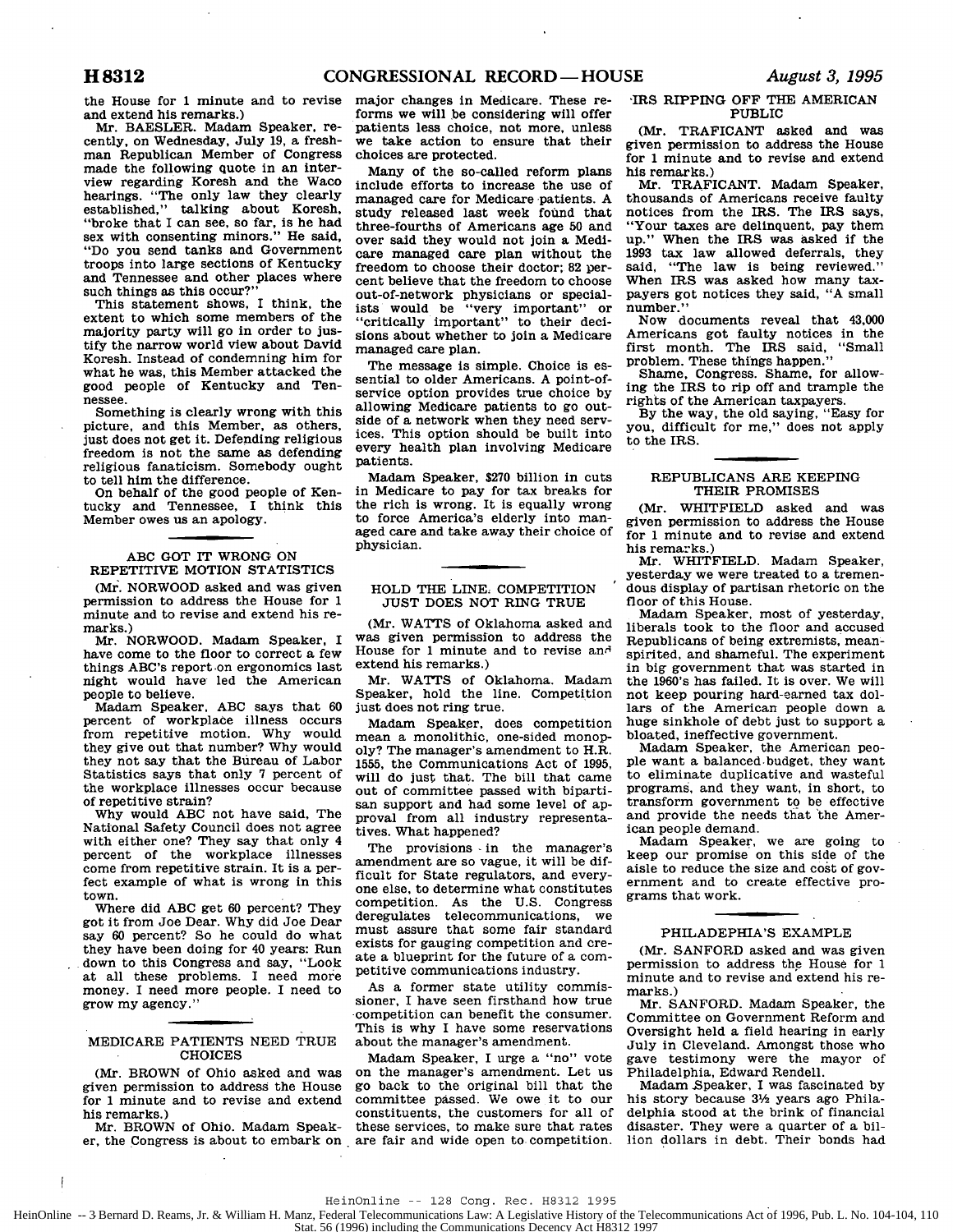been rated junk. Vendors as lowly as toilet paper suppliers said, "No more. We **are** not dealing with Philadelphia."

They had lost **30** percent of their tax base. Taxes had gone up **19** times over the last **11** years. Yet today, Madam Speaker, the city enjoys a **\$29** million surplus. They have investment-grade bonds. For the first time since World War **H,** they have had a tax cut.

How did they do it? One, they created an entrepreneurial environment wherein government was to view customers as king, and in this case, the taxpayer was to be king. Two, they were to spend government dollars as if they<br>were their own.

Madam Speaker, if Philadelphia can do that, I think America and the Federal Government can do that.

#### MEDICARE: **NO COMMON SENSE** IN **CONGRESS**

(Mr. **GENE GREEN** of Texas asked and was given permission to address the House for **1** minute and to revise and extend his remarks.)

Mr. **GENE GREEN** of Texas. Madam Speaker, the American people are gradually learning the truth about the Republican Medicare program. As the Wall Street Journal reported 3 days ago, raising Medicare premiums and copayments on seniors is becoming a likely possibility.

Republicans are finding that forcing seniors into HMO's may not provide the short-term cost savings they were hoping for, but the Democrats knew all along that the health care reform and Medicare reform should not be treated as a short-term budget exercise.

As you will recall, Madam Speaker, the Republicans only started talking about Medicare after their Contract With America rhetoric forced them to, **by** accident. Then they discovered the impending crisis in medical care, which President Clinton talked about all last year.

Madam Speaker, cutting **\$270** billion is not the way to save Medicare. It is becoming obvious to seniors that including **\$270** billion in cuts to their benefits and \$245 billion in tax cuts in the same budget bill is poor public policy and really a raw deal. This Republican majority Congress wants to balance our budget on the backs of seniors, and today they are cutting programs for our youth.

This Congress wants to cut our oldest and youngest, forsake our elders and **cut** our future. To paraphrase my friend from Ohio, "Beam **ine** up." There is no common sense here in Congress.

#### REPUBLICANS ARE SAVING MEDICARE

(Mr. TORKILDSEN asked and was given permission to address the House for **1** minute and to revise and extend his remarks.)

Mr. TORKILDSEN. Madam Speaker, it is unanimous. The President and his trustees agree, and both parties in both

Houses agree: Medicare is going broke. **If** the Congress chooses to do nothing, the status quo will destroy the Medicare system. But we can fight to improve the system, Madam Speaker, so that current and future generations<br>will have access to health care.

This past week, I visited several senior centers in my district. The Americans I spoke with understood that change in the current system is necessary. Our seniors are trapped in a system designed for the 1960's, not the 1990's and beyond.

Madam Speaker, the facts are straightforward. Under the Housepassed budget, spending on Medicare will increase from \$4,800 per recipient now to over **\$6,700** per recipient over the next 7 years. Doing nothing means Congress is abdicating its responsibility.

Madam Speaker, every person and every idea is needed to resolve the Medicare crisis. I urge my colleagues on both sides of the aisle to join together. If Medicare goes broke in 2002, it is going to affect all of us, regardless of party affiliation or age. Let us work, preserve and protect Medicare.

#### APOLOGY **DUE** THE PEOPLE OF **KENTUCKY AND TENNESSEE**

(Mr. **TANNER** asked and was given permission to address the House for **1** minute and to revise and extend his remarks.)

Mr. **TANNER.** Madam Speaker, a while ago one of the Members who spoke here used the term "extremist, mean-spirited, and shameful." Let me tell my friends that one of the most extremist, mean-spirited, and shameful remarks occurred in an interview **by** a Member of this body the other day in the Journal Gazette when he said, "The only law they clearly established Koresh broke that I can see is that he had sex with a consenting minor," a little girl 10-year-old. "Do you send tanks and government troops into large sections of Kentucky and Tennessee, and other places where such things occur? Since he viewed he was married, which then comes to the polygamy question, in other words, we are sending tanks in to enforce **polyg**amy laws."

**By** way of a strained explanation, he said, "I implied something I don't believe. It was a wrong choice of words."

May I say to the Speaker. of this House, the people of Kentucky and Tennessee deserve an apology from someone who speaks for this body.

#### THE ISTOOK-McINTOSH-EHRLICH **AMENDMENT**

(Mrs. **SEASTRAND** asked and was given permission to address the House for **1** minute and to revise and extend her remarks.)

Mrs. **SEASTRAND.** Madam Speaker, here is a little quiz. What do the following examples have in common: One, the National Council of Senior Citizens received **\$68** million from the Federal Government between **1993 and** 1994. That is **96** percent of its operating budget. Between **1992** and 1994, the **NCSC** gave \$405,000 to 134 congressional candidates.

Two, the Child Welfare League of America received **\$260,000** in Federal funding in **1** year. It then ran an ad in the Washington Times against the House welfare reform bill.

Three, the AFL-CIO in the 1993-94 year received more than \$2 million in Federal money. It operates "Stand **Up,"** a program designed to defeat the 104th Congress' agenda, and runs a TV campaign targeting Members of Congress.

What do these examples have in common? **A,** your tax money was used; B, you had no say in which group received your money; **C,** these groups actively and aggressively lobbied Congress; **D,** all of the above.

Believe it or not, Madam Speaker, the answer is **D.** That is wrong and I urge that the Istook-McIntosh-Ehrlich grant reform amendment be passed.

# STAMP **OUT** THE REPUBLICAN WAR **ON** WOMEN

(Mrs. SCHROEDER asked and was given permission to address the House for **1** minute and to revise and extend her remarks.)

Mrs. SCHROEDER. Madam Speaker, this August **26,** we have this wonderful stamp coming out, celebrating women having had the right to vote for **<sup>75</sup>** years. In November **1996,** you are going to watch women use that vote. They are also going to be using this stamp, I think, to try and stamp out the Repub-

I think women are not only angry about the actions against them in this Congress, they are angry about the attitudes that the Republicans have had against them in this Congress as seen **by** the vote yesterday in the other body.

#### **0** 1020

That is all very, very sad, and it is very difficult today to celebrate the only victory, the only victory women have had this entire time, and that was saving a 25-year-old program started **by** Richard Nixon and George Bush that last time got two-thirds of this body and this time barely snuck through. That is outrageous.

Our foremothers would want us to fight back, and we will.

#### SUPPORT THE LABOR-HHS-**EDUCATION** BILL

(Mr. HOKE asked and was given permission to address the House for **1** minute and to revise.and extend his remarks.)

Mr. HOKE. Madam Speaker, let us be clear about one thing. If you want to hurt your children, if you want to hurt your grandchildren, if you want to punish the future generations that have

#### HeinOnline **--** 128 Cong. Rec. H8313 1995

HeinOnline -- 3 Bernard D. Reams, Jr. & William H. Manz, Federal Telecommunications Law: A Legislative History of the Telecommunications Act of 1996, Pub. L. No. 104-104, 110 Stat. 56 (1996) including the Communications Decency Act H8313 1997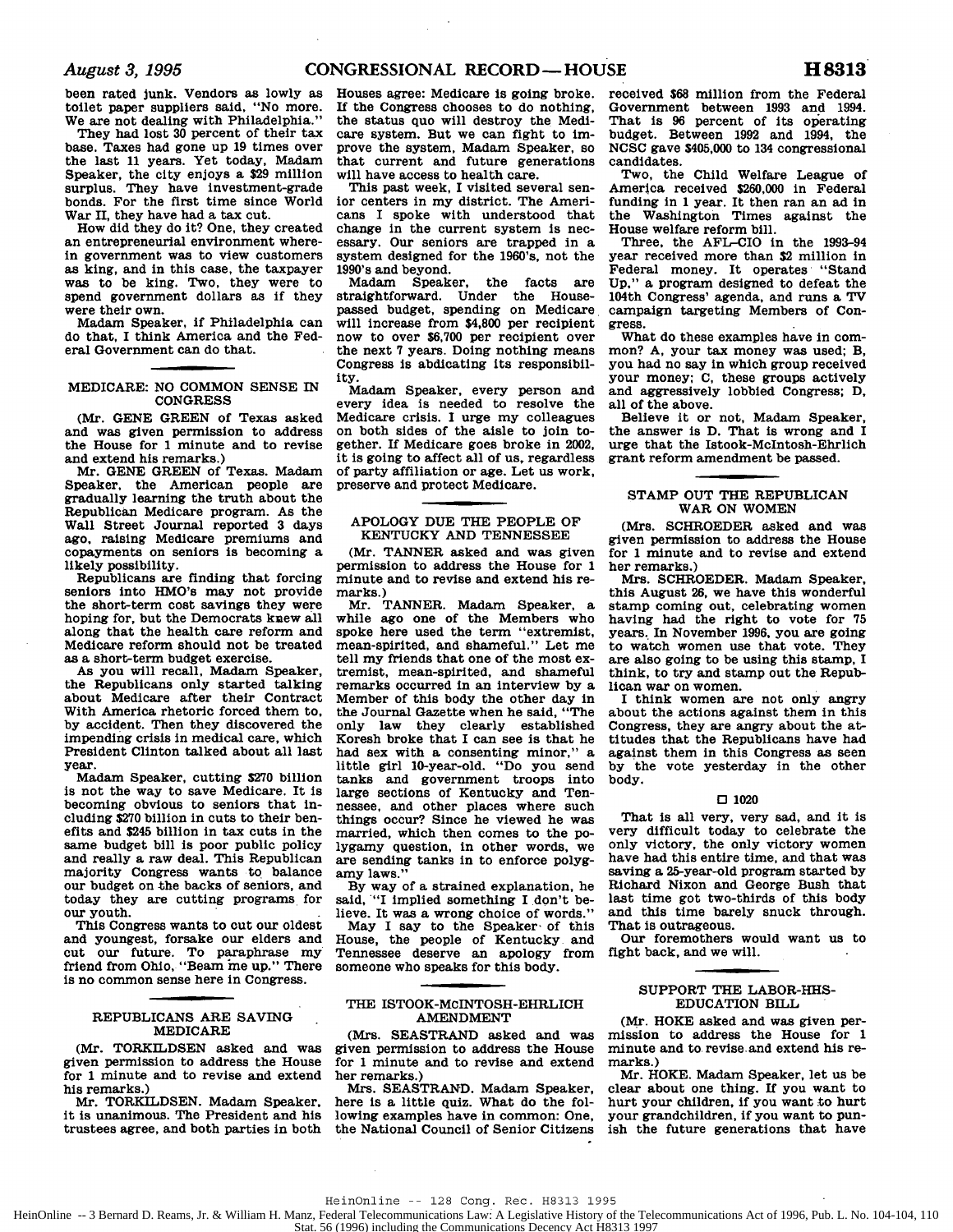Document No. **66**

 $\sim 10$